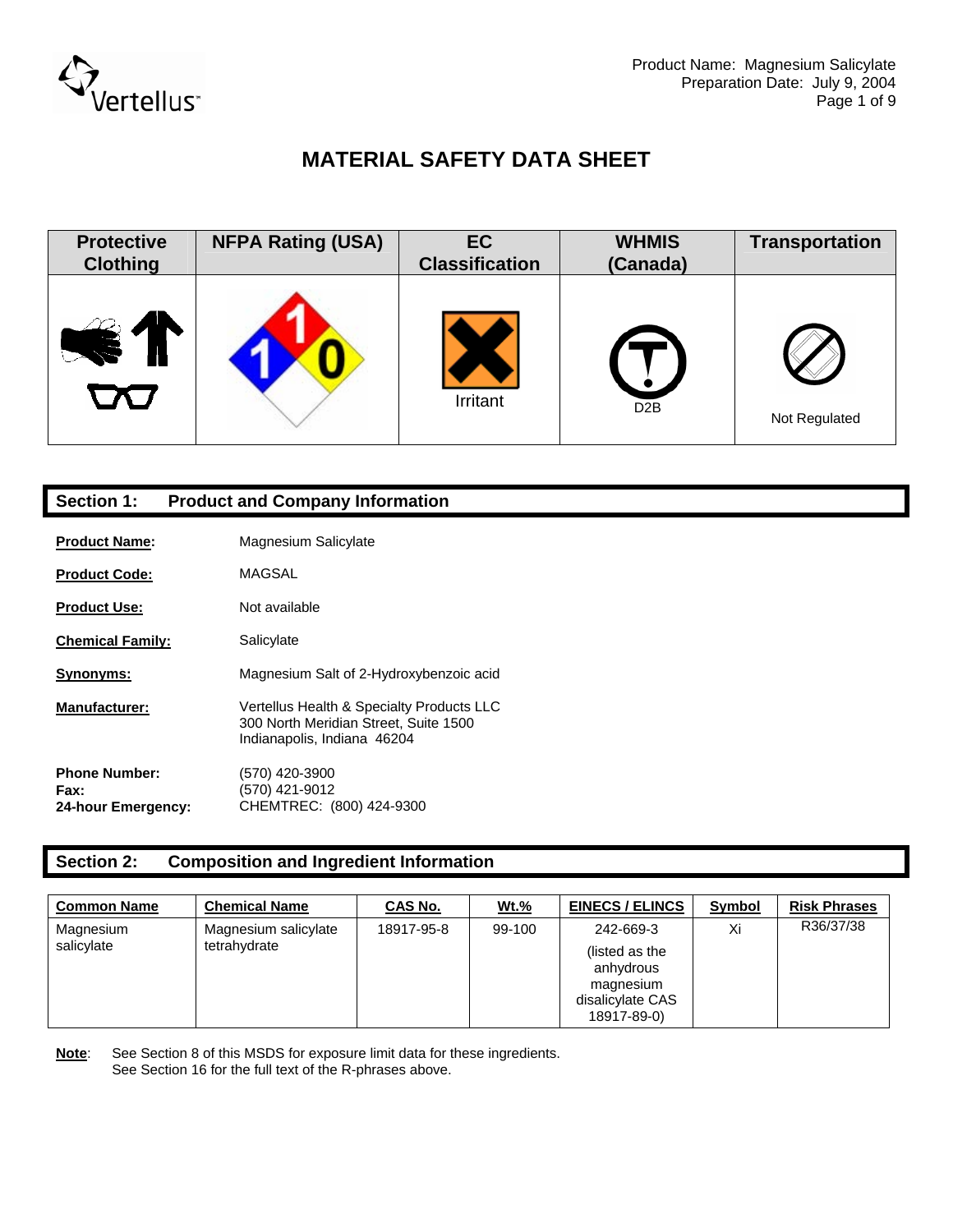

# **MATERIAL SAFETY DATA SHEET**

| <b>Section 3:</b><br><b>Hazards Identification</b>          |                                                                                                                                                                                                                                                           |  |  |  |
|-------------------------------------------------------------|-----------------------------------------------------------------------------------------------------------------------------------------------------------------------------------------------------------------------------------------------------------|--|--|--|
| <b>Preparation Hazards and</b>                              | Irritating to eyes, respiratory system and skin.                                                                                                                                                                                                          |  |  |  |
| <b>Classification:</b>                                      | USA: This product is a hazardous material as defined by 29 CFR1910.1200, OSHA Hazard<br>Communication Evaluation.                                                                                                                                         |  |  |  |
|                                                             | Canada: This product is controlled under WHMIS.                                                                                                                                                                                                           |  |  |  |
|                                                             | European Communities (EC): This chemical substance is not classified in the Annex I of<br>Directive 67/548/EEC. European risk assessment information is not available for this<br>substance.                                                              |  |  |  |
| <b>Appearance, Color and Odor:</b>                          | White crystalline powder, odorless.                                                                                                                                                                                                                       |  |  |  |
| <b>Primary Route(s) of Exposure:</b>                        | Inhalation, Ingestion, Eye contact, Skin contact                                                                                                                                                                                                          |  |  |  |
| <b>Potential Health Effects:</b>                            | <b>ACUTE (short term): see Section 8 for exposure controls</b>                                                                                                                                                                                            |  |  |  |
|                                                             | <b>Inhalation:</b> Breathing dusts may cause irritation of the respiratory tract. Symptoms may<br>include coughing, sore throat and ringing in the ears.                                                                                                  |  |  |  |
|                                                             | <b>Ingestion:</b> Acute oral toxicity is low. Swallowing the concentrated product may cause<br>irritation to the mouth, throat and stomach and may produce symptoms of gastrointestinal<br>discomfort, nausea or vomiting. May cause ringing in the ears. |  |  |  |
|                                                             | <b>Skin:</b> Direct contact with the powder may cause skin irritation.                                                                                                                                                                                    |  |  |  |
|                                                             | <b>Eyes:</b> Direct contact with dust or powder may cause eye irritation with symptoms of redness<br>and pain.                                                                                                                                            |  |  |  |
|                                                             | CHRONIC (long term): see Section 11 for additional toxicological data                                                                                                                                                                                     |  |  |  |
|                                                             | Repeated or prolonged contact with the skin may cause dermatitis.                                                                                                                                                                                         |  |  |  |
| <b>Medical Conditions</b><br><b>Aggravated by Exposure:</b> | Not available                                                                                                                                                                                                                                             |  |  |  |

| <b>Section 4:</b>    | <b>First Aid Measures</b>                                                                                                                                                                                                                                                                     |
|----------------------|-----------------------------------------------------------------------------------------------------------------------------------------------------------------------------------------------------------------------------------------------------------------------------------------------|
| Inhalation:          | If exposed to very high concentrations of dust, remove to fresh air. If cough or other<br>symptoms of respiratory irritation develop, get medical attention.                                                                                                                                  |
| <b>Eve Contact:</b>  | Immediately flush the eye(s) with plenty of water for at least 15 minutes while holding the<br>eyelids open. If irritation persists, get medical attention.                                                                                                                                   |
| <b>Skin Contact:</b> | Wash affected areas with soap and water. If irritation develops or persists, get medical<br>attention.                                                                                                                                                                                        |
| Ingestion:           | Not expected to be toxic by ingestion however, if swallowed in appreciable amounts and<br>symptoms of gastro-intestinal discomfort develop, get medical attention immediately. NEVER<br>give anything by mouth if victim is rapidly losing consciousness, or is unconscious or<br>convulsing. |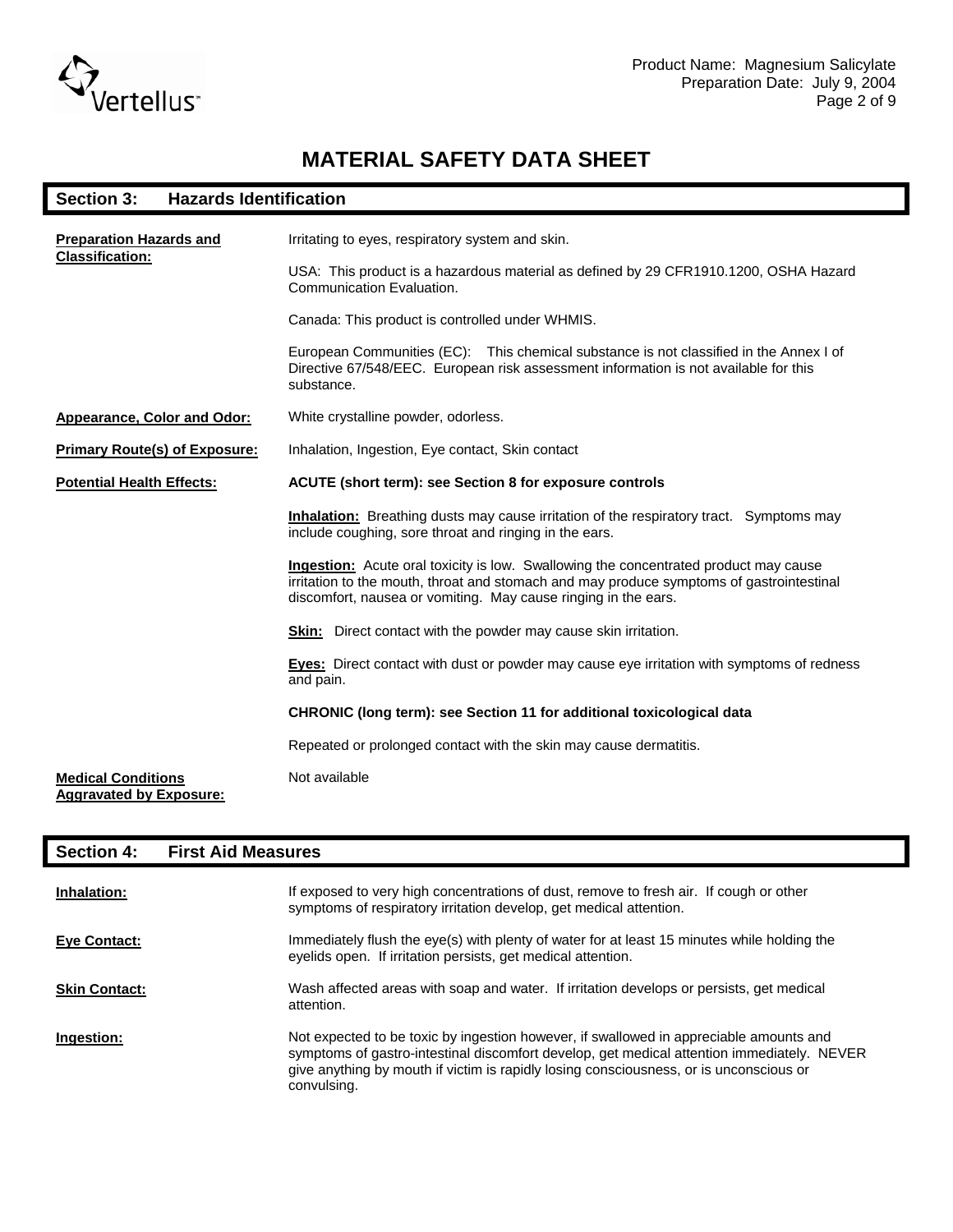

| <b>Section 5:</b><br><b>Fire Fighting Measures</b> |                                                                                                                                                                                                                                                                                                                                                                                                        |  |  |  |
|----------------------------------------------------|--------------------------------------------------------------------------------------------------------------------------------------------------------------------------------------------------------------------------------------------------------------------------------------------------------------------------------------------------------------------------------------------------------|--|--|--|
| <b>Extinguishing Media:</b>                        | Carbon dioxide, dry chemical powder, alcohol foam, polymer foam, water spray or fog.                                                                                                                                                                                                                                                                                                                   |  |  |  |
| Unusual Fire and Explosion<br>Hazards:             | Product is non-flammable but may be combustible if heated.<br>Sensitivity to mechanical impact: Not applicable<br>Sensitivity to static discharge: Like other organic dusts, magnesium salicylate dust may<br>accumulate a static charge and under certain conditions, airborne dust may explode when<br>ignited by an electrostatic spark, other high-voltage sparks or other ignition source.        |  |  |  |
| <b>Fire Fighting Instructions:</b>                 | Evacuate area and fight fire from a safe distance or a protected location. Approach fire from<br>upwind to avoid toxic combustion products and vapors. The combustion products of<br>magnesium salicylate may be hazardous to health. Wear full protective gear when fighting<br>fires involving this substance including a self-contained breathing apparatus (MSHA/NIOSH<br>approved or equivalent). |  |  |  |
| <b>Hazardous Combustion Products:</b>              | Carbon dioxide, carbon monoxide and Magnesium oxide fume.                                                                                                                                                                                                                                                                                                                                              |  |  |  |

### **Section 6: Accidental Release Measures**

| <b>Personal Precautions:</b>      | Restrict access to area until completion of clean-up. Do not touch the spilled material.<br>Ensure clean-up is conducted by trained personnel only. Wear adequate personal<br>protective equipment to prevent contact with skin and eyes as indicated in Section 8. |
|-----------------------------------|---------------------------------------------------------------------------------------------------------------------------------------------------------------------------------------------------------------------------------------------------------------------|
| <b>Environmental Precautions:</b> | Prevent the release of dust into the air. Prevent material from contaminating soil and from<br>entering sewers or waterways.                                                                                                                                        |
| <b>Methods for Containment:</b>   | Stop the leak if it is safe to do so. Clean up spills immediately.                                                                                                                                                                                                  |
| <b>Methods for Clean-up:</b>      | Vacuum, sweep or scoop the spilled material and place in a chemical waste container.<br>Avoid raising dust into the air. Apply detergent and flush the area with water.                                                                                             |

### **Section 7: Handling and Storage**

| <b>Handling</b> | Use with adequate ventilation. Avoid generating dusts and mists. Prevent the release of<br>dusts, mists and vapors into the workplace air. Wash hands thoroughly after handling this<br>material and before eating, drinking or smoking.<br>Do not use with incompatible materials such as oxidizing agents and bases. See Section 10<br>of this MSDS for more information. |
|-----------------|-----------------------------------------------------------------------------------------------------------------------------------------------------------------------------------------------------------------------------------------------------------------------------------------------------------------------------------------------------------------------------|
| Storage:        | Store in a cool, dry area, out of direct sunlight. Keep containers closed when not in use.                                                                                                                                                                                                                                                                                  |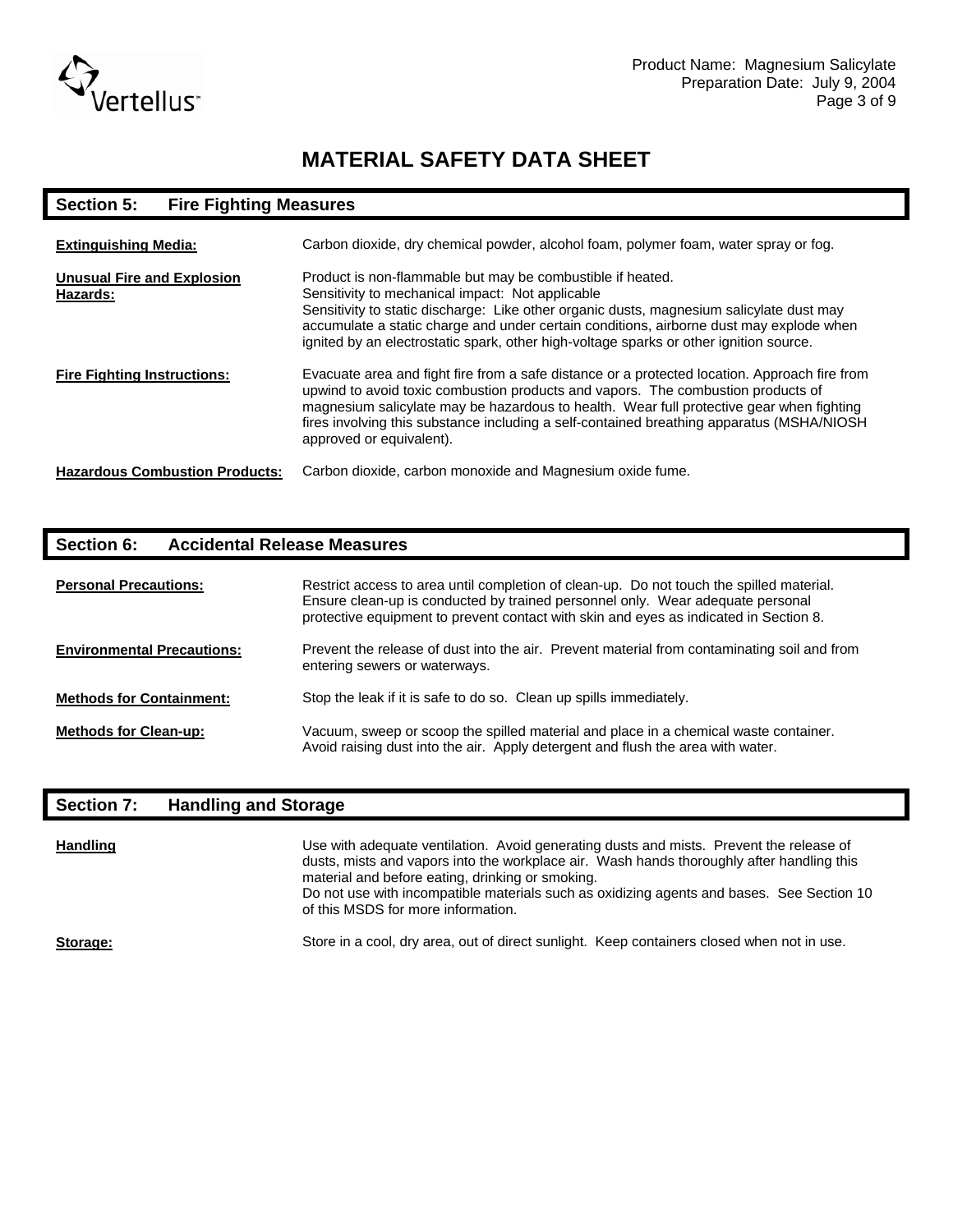

### **Section 8: Exposure Controls and Personal Protection**

#### **Exposure Limits**

No exposure limits have been established for this product. Use the exposure limit for PNOC (Particulates Not Otherwise Classified) of 10 mg/m<sup>3</sup> (inhalable) or 3 mg/m<sup>3</sup> (respirable).

| Ingredient                                                    | <b>ACGIH TLV</b><br>(8-hr. TWA)<br>(mg/m <sup>3</sup> )                                                                                                                                                                                                               | <b>U.S. OSHA PEL</b><br>(8-hr. TWA)<br>(mg/m <sup>3</sup> ) | <b>Ontario (Canada)</b><br><b>TWAEV</b><br>(mg/m <sup>3</sup> )                                                                                                                                                                                                                                    | <b>UK OEL</b><br>(8-hr. TWA)<br>(mg/m <sup>3</sup> ) |  |  |
|---------------------------------------------------------------|-----------------------------------------------------------------------------------------------------------------------------------------------------------------------------------------------------------------------------------------------------------------------|-------------------------------------------------------------|----------------------------------------------------------------------------------------------------------------------------------------------------------------------------------------------------------------------------------------------------------------------------------------------------|------------------------------------------------------|--|--|
| Magnesium salicylate                                          | Not established                                                                                                                                                                                                                                                       | Not established                                             | Not established                                                                                                                                                                                                                                                                                    | Not established                                      |  |  |
| <b>Exposure Controls</b>                                      |                                                                                                                                                                                                                                                                       |                                                             |                                                                                                                                                                                                                                                                                                    |                                                      |  |  |
| <b>Engineering Controls:</b>                                  | Use adequate ventilation to keep airborne concentrations of magnesium salicylate low. Use local<br>exhaust ventilation, and process enclosure if necessary, to control airborne dust.                                                                                 |                                                             |                                                                                                                                                                                                                                                                                                    |                                                      |  |  |
| <b>Personal Protection:</b><br><b>Respiratory Protection:</b> | Wear a positive pressure supplied air respirator when dust concentrations in air exceed PNOC<br>concentration of 10 mg/m <sup>3</sup> (inhalable) or 3 mg/m <sup>3</sup> (respirable).                                                                                |                                                             |                                                                                                                                                                                                                                                                                                    |                                                      |  |  |
|                                                               | A respiratory protection program that meets OSHA's 29 CFR 1910.134 and ANSI Z88.2<br>requirements or European Standard EN 149 or Canadian Standards Association (CSA) Standard<br>Z94.4-93 must be followed whenever workplace conditions warrant a respirator's use. |                                                             |                                                                                                                                                                                                                                                                                                    |                                                      |  |  |
| <b>Skin Protection:</b>                                       | Wear chemical protective gloves. Wear clean body-covering clothing to prevent contact with skin.                                                                                                                                                                      |                                                             |                                                                                                                                                                                                                                                                                                    |                                                      |  |  |
| <b>Eye Protection:</b>                                        | Wear safety glasses or chemical goggles. Wear a face-shield in settings where splashing is likely or<br>where mists or dusts, from this product, are present.                                                                                                         |                                                             |                                                                                                                                                                                                                                                                                                    |                                                      |  |  |
| <b>Other Protective</b><br>Equipment:                         |                                                                                                                                                                                                                                                                       |                                                             | Have a safety shower and eye-wash fountain readily available in the immediate work area.                                                                                                                                                                                                           |                                                      |  |  |
| <b>Hygiene Measures:</b>                                      | housekeeping.                                                                                                                                                                                                                                                         |                                                             | Remove contaminated clothing promptly. Keep contaminated clothing in closed containers. Discard<br>or launder before re-wearing. Inform laundry personnel of contaminant's hazards. Do not eat, drink<br>or smoke in work areas. Wash hands thoroughly after handling this material. Maintain good |                                                      |  |  |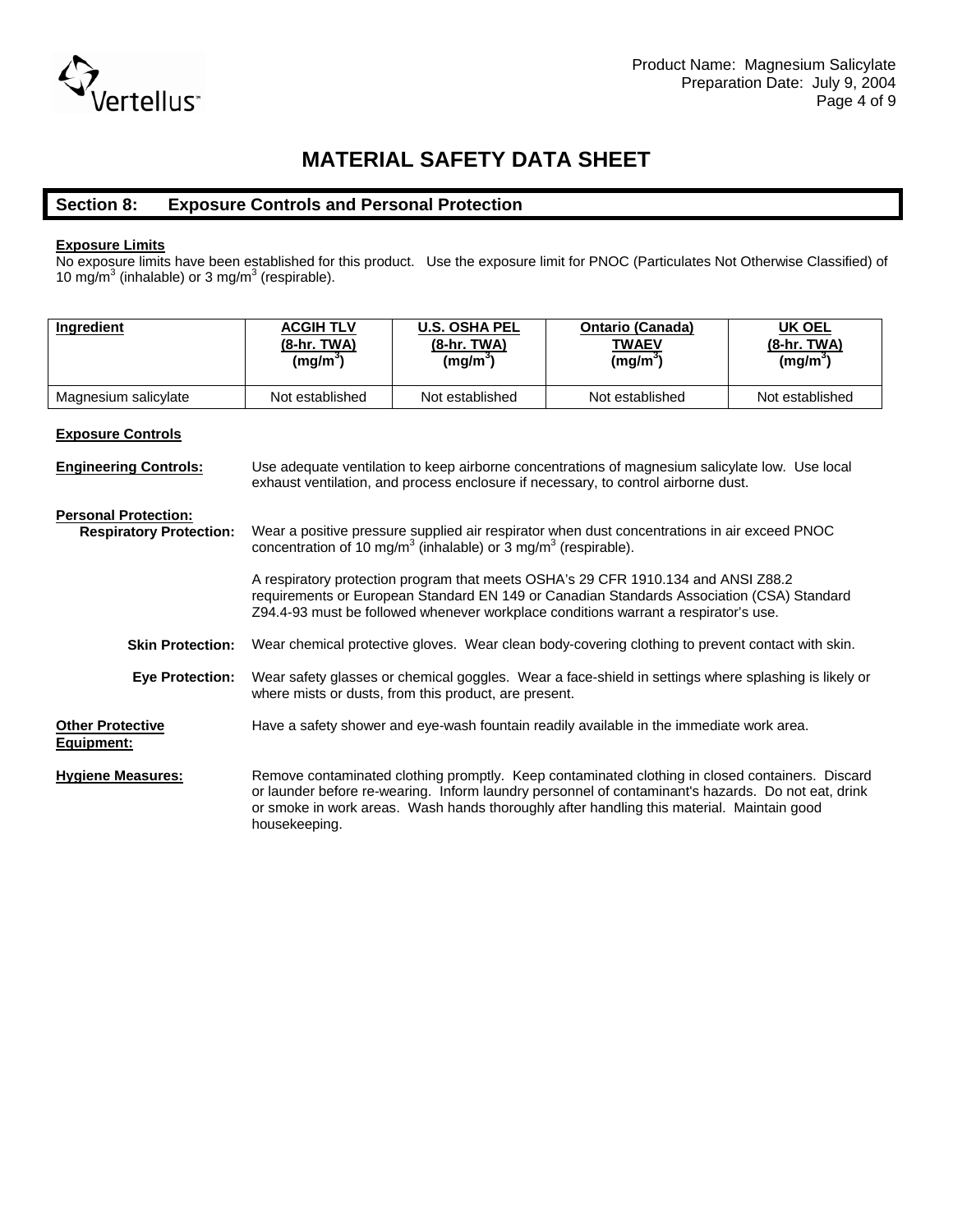

## **Section 9: Physical and Chemical Properties**

| <b>Physical State:</b>                    | Solid                     | <b>Vapor Pressure:</b><br><u>(mm Hg @ 20°C)</u>             | Not available                                |
|-------------------------------------------|---------------------------|-------------------------------------------------------------|----------------------------------------------|
| Appearance:                               | White, crystalline powder | <b>Vapor Density:</b><br>(Air = 1)                          | Not available                                |
| <u>pH:</u>                                | Not available             | <b>Solubility in Water:</b>                                 | 1g/3mL                                       |
| Specific gravity:<br>(water = 1)          | >1                        | Water / Oil distribution<br>coefficient:                    | Not available                                |
| <b>Boiling Point:</b>                     | Not available             | Odor Type:                                                  | Odorless                                     |
| <b>Melting Point:</b>                     | Not available             | Odor Threshold:                                             | Not available                                |
| Viscosity:                                | Not available             | <b>Evaporation Rate:</b>                                    | Not available                                |
| <b>Oxidizing Properties:</b>              | None                      | $(n-ButyI Accitate = 1)$<br>Auto Ignition Temperature (°C): | Not available                                |
| <b>Flash Point and</b><br>Method $(°C)$ : | Not available             | <b>Flammability Limits (%):</b>                             | Lower: Not available<br>Upper: Not available |

| Section 10:<br><b>Stability and Reactivity</b> |                                                                                                                                 |  |  |  |
|------------------------------------------------|---------------------------------------------------------------------------------------------------------------------------------|--|--|--|
| Stability:                                     | Normally stable.                                                                                                                |  |  |  |
| <b>Conditions to Avoid:</b>                    | Static charge, sparks, heat, other ignition sources, and generation of dust.                                                    |  |  |  |
| Incompatible Materials:                        | STRONG OXIDIZING AGENTS (e.g. perchlorates, peroxides, chromates, sodium<br>hypochlorite) - may react violently or explosively. |  |  |  |
| <b>Hazardous Decomposition Products:</b>       | From combustion: Carbon dioxide, Carbon monoxide and Magnesium oxide fume.                                                      |  |  |  |
| <b>Possibility of Hazardous Reactions:</b>     | Hazardous polymerization will not occur.                                                                                        |  |  |  |
| <b>Other Reactivity Concerns:</b>              | None                                                                                                                            |  |  |  |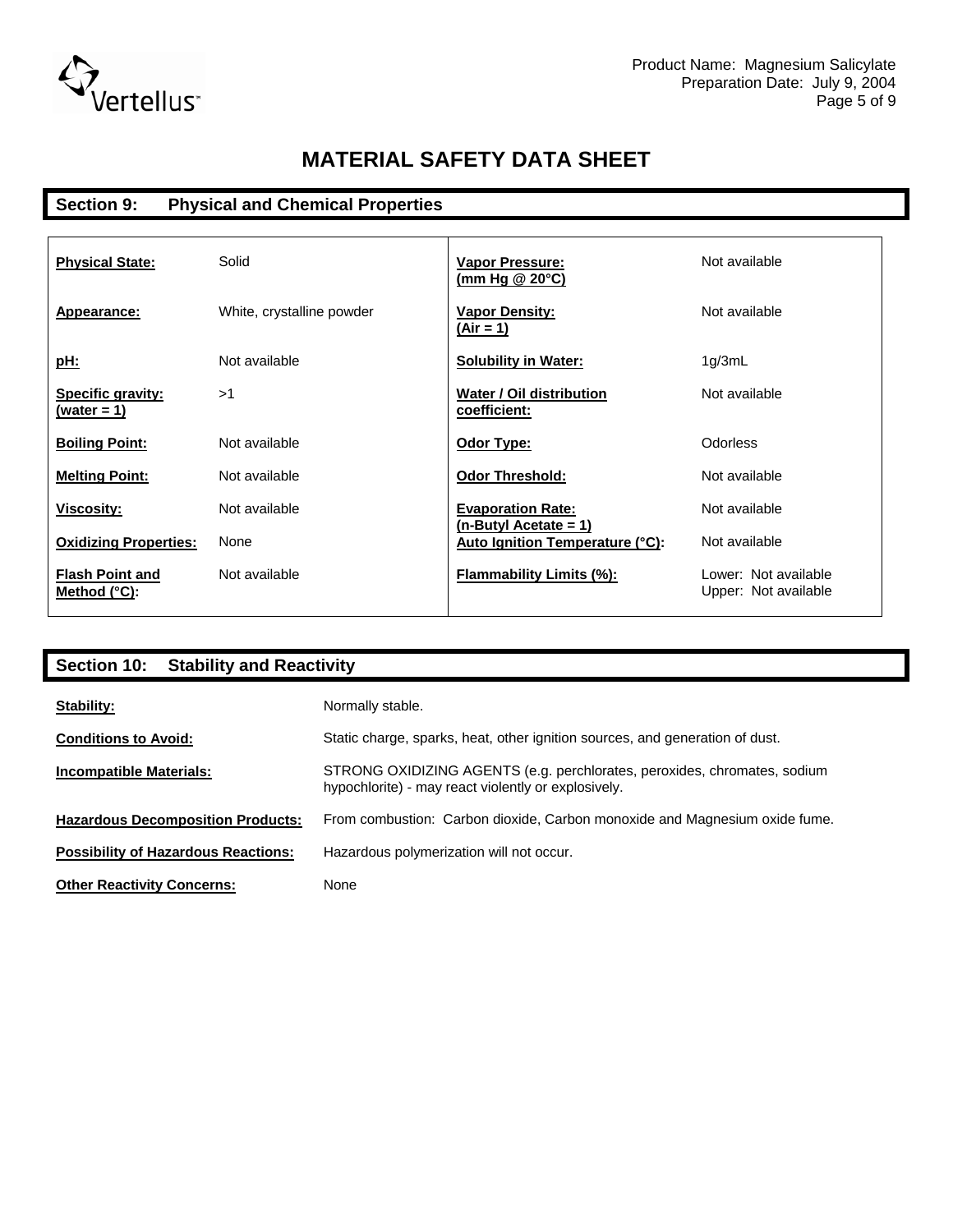

### **Section 11: Toxicological Information**

### **Acute Toxicity Data**

| <b>Inaredient</b>    | LD <sub>50</sub> Oral<br>(mg/kg) | $LD_{50}$ Dermal<br>(mg/kg) | <b>Inhalation</b><br>◠<br>4 hrs.)<br>(mg/m) |
|----------------------|----------------------------------|-----------------------------|---------------------------------------------|
| Magnesium salicylate | Not available                    | Not available               | Not available                               |

### **Chronic Toxicity Data**

**Carcinogenicity:** The table below indicates whether each agency has listed any ingredient as a carcinogen.

| n sendian                   | .GIH          | <b>IARC</b>   | <b>NTP</b> | <u> OSHA</u>   |
|-----------------------------|---------------|---------------|------------|----------------|
| salicvlate<br>Mac<br>nesıur | listec<br>Not | Not<br>listec | t listeo   | Not<br>≒liste∈ |

| Irritation:                                             | Eye, skin and respiratory irritation may result from exposure to dusts, mists and solutions of<br>magnesium salicylate. |
|---------------------------------------------------------|-------------------------------------------------------------------------------------------------------------------------|
| Sensitization:                                          | Not available                                                                                                           |
| <b>Neurological Effects:</b>                            | Not available                                                                                                           |
| Teratogenicity:                                         | Not available                                                                                                           |
| <b>Reproductive Toxicity:</b>                           | Not available                                                                                                           |
| <b>Mutagenicity (Genetic Effects):</b>                  | Not available                                                                                                           |
| <b>Toxicologically Synergistic</b><br><b>Materials:</b> | Not available                                                                                                           |

| <b>Ecological Information</b><br>Section 12: |                                                                               |
|----------------------------------------------|-------------------------------------------------------------------------------|
| <b>Ecotoxicity:</b>                          | Not available. Do not allow the material to be released into the environment. |
| Mobility:                                    | Not available                                                                 |
| Persistence and degradability:               | Not available                                                                 |
| <b>Bioaccumulative potential:</b>            | Not available                                                                 |
| Other adverse effects:                       | Not available                                                                 |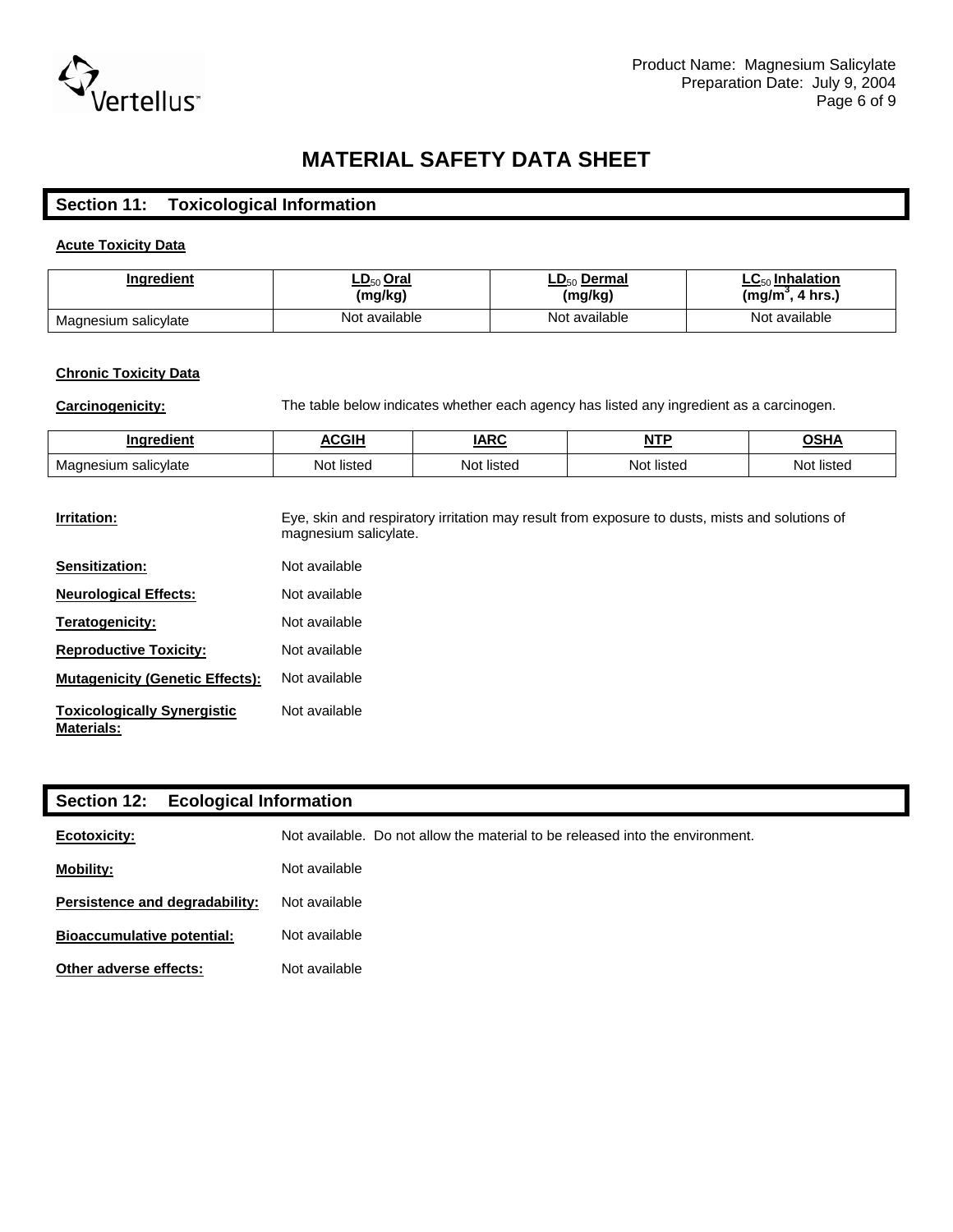

| <b>Section 13:</b>               | <b>Disposal Considerations</b>                                                                                                                                                                                                                                 |
|----------------------------------|----------------------------------------------------------------------------------------------------------------------------------------------------------------------------------------------------------------------------------------------------------------|
| <b>Waste Disposal</b><br>Method: | Do NOT dump into any sewers, on the ground or into any body of water. Store material for disposal as<br>indicated in Section 7 Handling and Storage.                                                                                                           |
| <u>USA:</u>                      | Dispose of in accordance with local, state and federal laws and regulations.<br>RDRA P-Series: None listed<br>RCRA U-Series: None listed                                                                                                                       |
| Canada:                          | Dispose of in accordance with local, provincial and federal laws and regulations.                                                                                                                                                                              |
| EC:                              | Waste must be disposed of in accordance with relevant EC Directives and national, regional and local<br>environmental control regulations. For disposal within the EC, the appropriate code according to the<br>European Waste Catalogue (EWC) should be used. |

### **Section 14: Transport Information:**

| U.S. Hazardous Materials Regulation (DOT 49CFR):         | Not Regulated |
|----------------------------------------------------------|---------------|
| <b>Canadian Transportation of Dangerous Goods (TDG):</b> | Not Regulated |
| ADR/RID:                                                 | Not Regulated |
| <u>IMDG:</u>                                             | Not Regulated |
| <b>Marine Pollutants:</b>                                | None          |
| <b>ICAO/IATA:</b>                                        | Not Regulated |

### **Section 15: Regulatory Information**

| Category     | <b>NFPA</b> | Category            | HMIS |
|--------------|-------------|---------------------|------|
| Acute Health |             | <b>Acute Health</b> |      |
| Flammability |             | Flammability        |      |
| Reactivity   |             | Reactivity          |      |

#### **NFPA Hazard Rating 1986 Manufacture 1986 HMIS Hazard Rating**

| Category            | <b>HMIS</b> |
|---------------------|-------------|
| <b>Acute Health</b> |             |
| Flammability        |             |
| Reactivity          |             |

#### **USA**

**TSCA Status:** All ingredients in the product are listed on the TSCA inventory. Listed as the anhydrous form of magnesium disalicylate (18917-89-0).

### **SARA Title III:**

| Sec. 302/304: | None |
|---------------|------|
| Sec: 311/312: | None |
| Sec. 313:     | None |
| CERCIA RO     | None |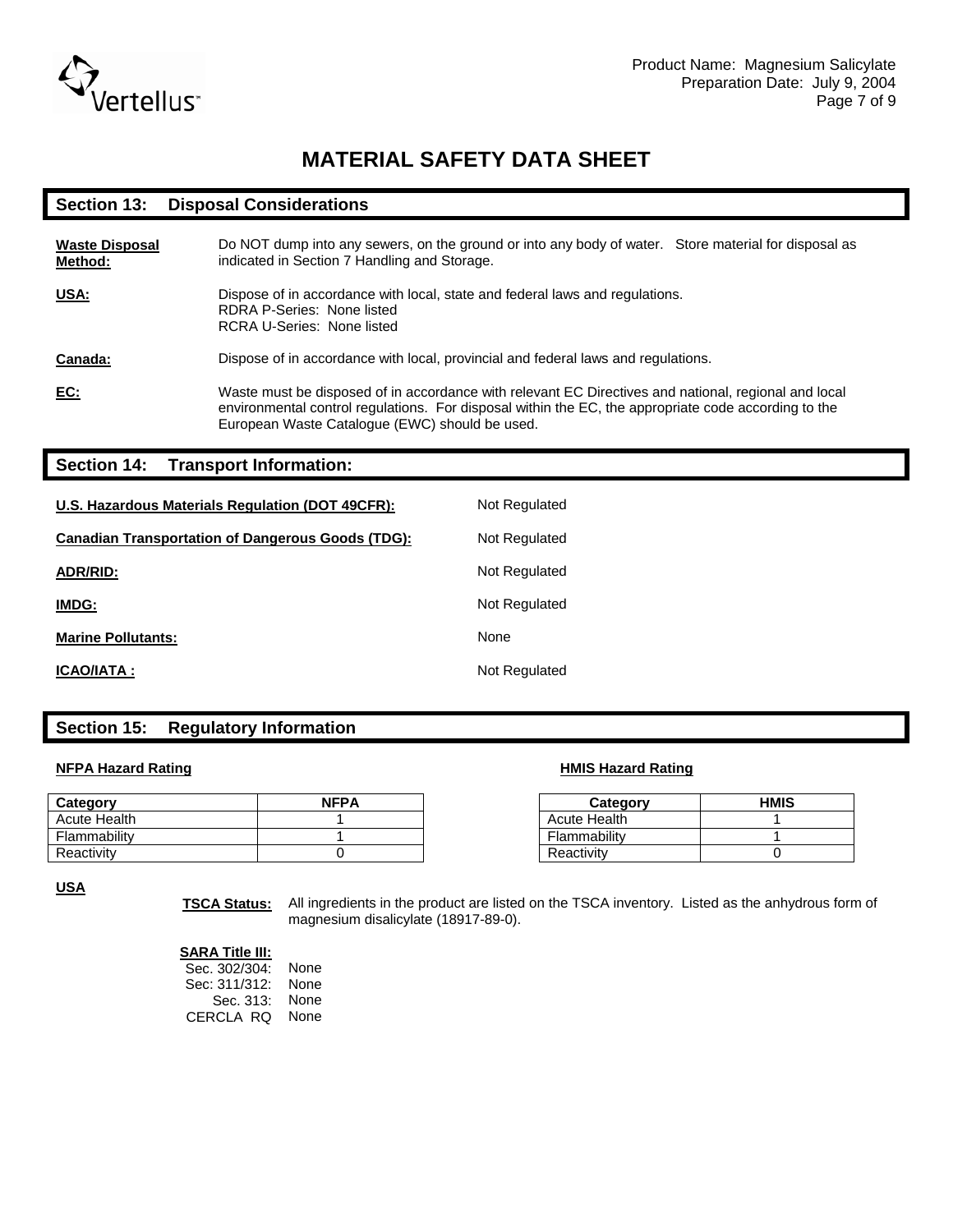

| Canada                                                                           | This product has been classified in accordance with the hazard criteria of the Controlled<br>Products Regulations and the MSDS contains all the information required by the Controlled<br>Products Regulations. |
|----------------------------------------------------------------------------------|-----------------------------------------------------------------------------------------------------------------------------------------------------------------------------------------------------------------|
| <b>WHMIS Classification:</b>                                                     | D2B- Material Causing Other Toxic Effects (eye, skin and respiratory irritation)                                                                                                                                |
| <b>NSNR Status (New</b><br><b>Substance Notification</b><br><b>Regulations):</b> | All ingredients in the product are listed, as required, on Canada's Domestic Substances List<br>(DSL). Listed as the anhydrous form of magnesium disalicylate (18917-89-0)                                      |
| <b>NPRI Substances</b><br>(National Pollutant<br>Release Inventory):             | There are no NPRI reportable substances in this product.                                                                                                                                                        |
| <b>EC Classification for the</b><br><b>Substance/Preparation:</b>                |                                                                                                                                                                                                                 |
| Symbol:                                                                          | Irritant                                                                                                                                                                                                        |
| <b>Risk Phrases:</b>                                                             | R36/37/38: Irritating to eyes, respiratory system and skin.                                                                                                                                                     |
|                                                                                  |                                                                                                                                                                                                                 |

**Safety Phrases:** S24/25: Avoid contact with skin and eyes. S26: In case of contact with eyes, rinse immediately with plenty of water and seek medical advice. S28: After contact with skin, wash immediately with plenty of water. S36/37/39: Wear suitable clothing, gloves and eye/face protection.

### **Section 16: Other Information**

| Full Text of R-phrases appearing in | R36/37/38: Irritating to eyes, respiratory system and skin. |
|-------------------------------------|-------------------------------------------------------------|
| <b>Section 2:</b>                   |                                                             |

#### **Preparation Information:**

| Prepared by:             | <b>LEHDER Environmental Services Limited</b><br>704 Mara Street, Suite 210<br>Pt. Edward. ON<br>N7V 1X4<br>www.lehder.com                                                                                                                                                                                                   |
|--------------------------|-----------------------------------------------------------------------------------------------------------------------------------------------------------------------------------------------------------------------------------------------------------------------------------------------------------------------------|
| Phone:                   | $(519)$ 336-4101                                                                                                                                                                                                                                                                                                            |
| <b>Preparation Date:</b> | July 9, 2004                                                                                                                                                                                                                                                                                                                |
| <b>Revision Date:</b>    | This MSDS replaces the original MSDS, dated October 22, 1988, which was last revised April 11, 1994.                                                                                                                                                                                                                        |
| <b>Revision Summary:</b> | Revisions made in all sections.                                                                                                                                                                                                                                                                                             |
| Disclaimer:              | While LEHDER Environmental Services Limited believes that the data set forth herein is accurate, as of the<br>date hereof, LEHDER makes no warranty with respect thereto and expressly disclaims all liability for<br>reliance thereon. Such data is offered solely for your consideration, investigation and verification. |